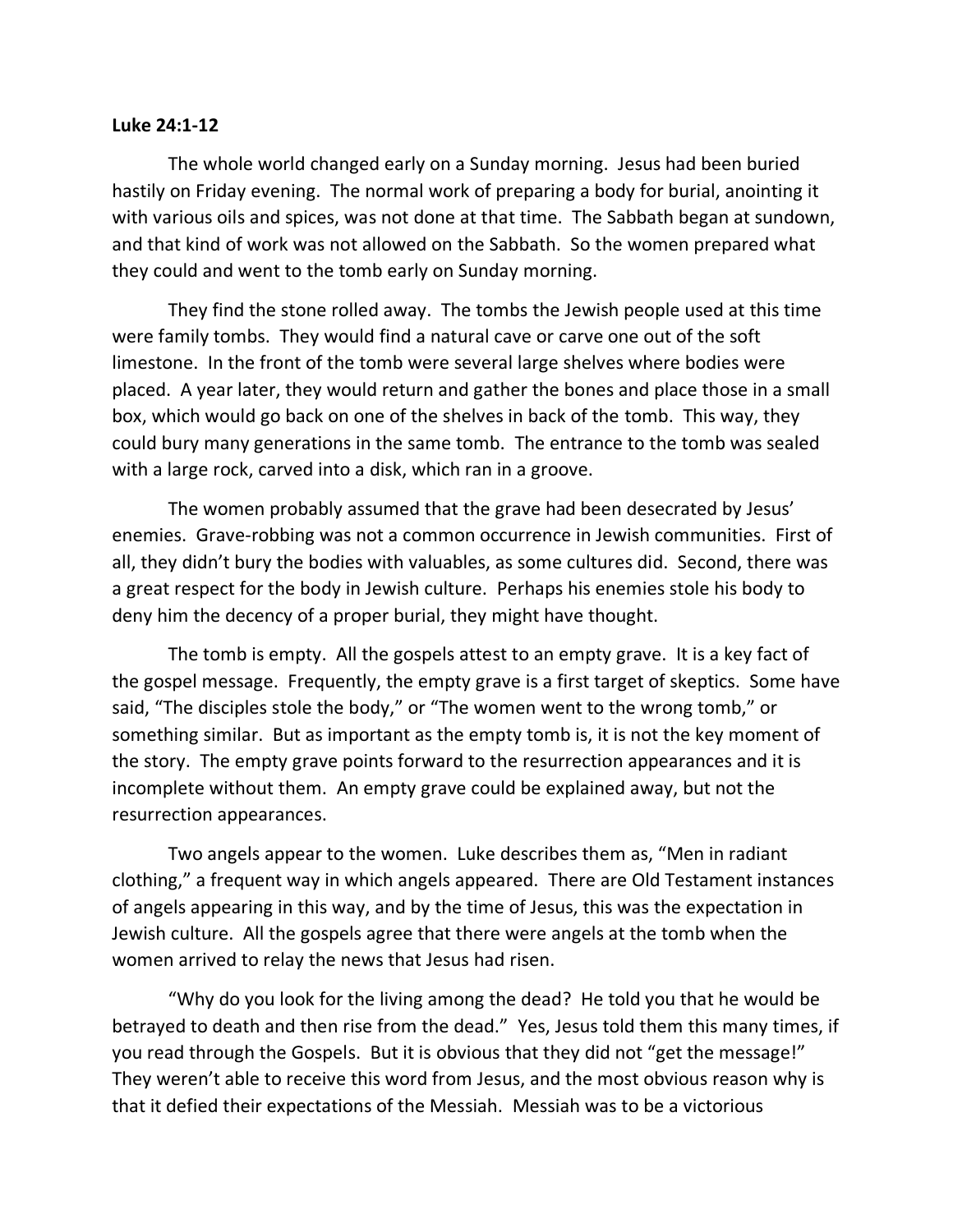conqueror. For him to die meant that he was not the Messiah. How could they conceive of a Messiah rising from the dead if they couldn't conceive of a Messiah dying in the first place? My guess is on that Sunday morning they were immensely disappointed that Jesus was NOT the Messiah. If you go a little further in Luke 24, when the risen Christ encounters two disciples on the road to Emmaus, and they don't recognize him, he asks why they are so distraught. They answer, "Because Jesus of Nazareth is dead and we THOUGHT he was the Messiah." So no doubt they were disappointed he was not who they thought he was. Still, they loved him and wanted to honor him at his burial.

But finally, they are able to remember and acknowledge that Jesus predicted his death, burial, and resurrection. And they rush to tell the rest of his disciples.

There's a great irony in these women being the first witnesses of the resurrection. In first century Jewish culture, women were considered too unreliable to be witnesses. A woman's testimony in court was not admissible as evidence, unless it was corroborated by the testimony of a man. But God chooses them to be the first witnesses. God chooses the things the world considers foolish to shame those who think themselves wise.

True to form, their story sounds like nonsense to the male disciples. The Greek word used to describe their report was used for things like incoherent babbling, delusion, and fevered rantings. They don't believe it. Nonetheless, Peter goes to investigate the empty tomb. But he only leaves confused.

But we know where the story goes from there. Mary Magdalene is the first to see the risen Christ. Then Peter sees him. Two disciples meet him on the road to Emmaus. They rush back to tell the others, and Jesus appears to all of them, except Thomas. Finally, Thomas sees and believes the following Sunday.

The resurrection makes Christianity unique. Many religions follow the teachings of a person from the distant past. But we serve a living Savior, not a dead teacher. We don't just study his words and ideas. We don't just study him as a historical figure. We meet him as a living Lord. We have relationship with him.

This means that Bible study is incomplete without prayer. It's not just learning his words; it's also talking to him. Personal encounter is an essential of our faith. Reading his word is incomplete without taking the time to learn his will and do his will for us right now. We don't just learn about him; we meet him. He is not just an example to emulate in our lives; he is a Lord to serve.